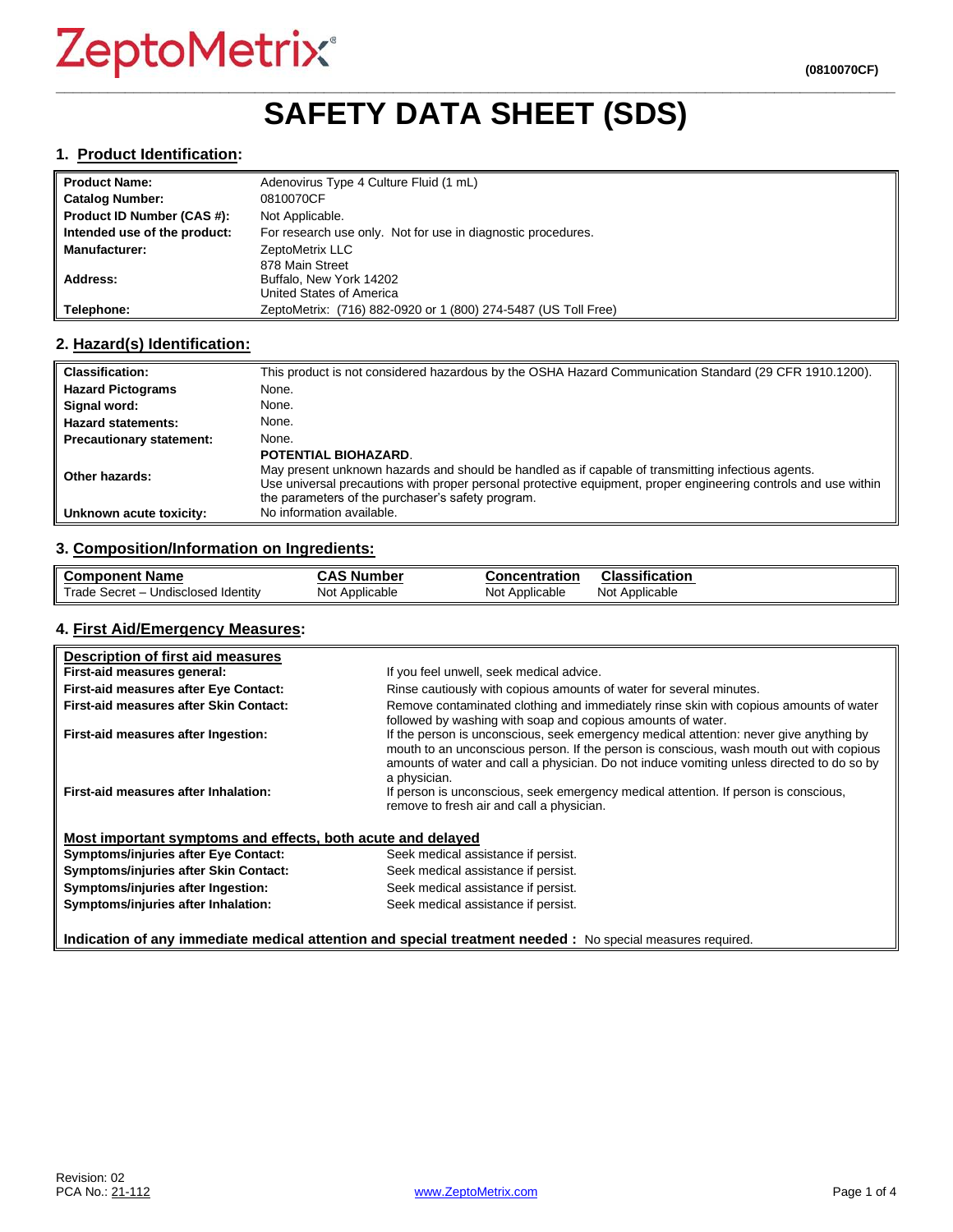| <b>Extinguishing Media</b><br>Suitable extinguishing media:<br>Unsuitable extinguishing media: | Use an extinguishing agent suitable for the surrounding area.<br>Use an extinguishing agent suitable for the surrounding area.             |
|------------------------------------------------------------------------------------------------|--------------------------------------------------------------------------------------------------------------------------------------------|
| Special hazards arising from the substance or mixture                                          |                                                                                                                                            |
| Fire hazard:                                                                                   | No known hazards.                                                                                                                          |
| <b>Explosion hazard:</b>                                                                       | No known hazards.                                                                                                                          |
| <b>Reactivity:</b>                                                                             | No known hazards.                                                                                                                          |
| <b>Advice for firefighters</b>                                                                 |                                                                                                                                            |
| <b>Firefighting instructions:</b>                                                              | Exercise caution when fighting a fire.                                                                                                     |
| Protection during firefighting:                                                                | Firefighters should wear protective gear. Do not enter fire area without proper protective<br>equipment, including respiratory protection. |

**\_\_\_\_\_\_\_\_\_\_\_\_\_\_\_\_\_\_\_\_\_\_\_\_\_\_\_\_\_\_\_\_\_\_\_\_\_\_\_\_\_\_\_\_\_\_\_\_\_\_\_\_\_\_\_\_\_\_\_\_\_\_\_\_\_\_\_\_\_\_\_\_\_\_\_\_\_\_\_\_\_\_\_\_\_\_\_\_\_\_\_\_\_\_\_\_\_**

### **6. Accidental Release Measures:**

| Personal precautions, protective equipment and emergency procedures |                                                                                  |
|---------------------------------------------------------------------|----------------------------------------------------------------------------------|
| <b>General measures:</b>                                            | Use appropriate personal protective equipment (PPE) and appropriate laboratory   |
|                                                                     | procedures.                                                                      |
|                                                                     |                                                                                  |
| For non-emergency personnel                                         |                                                                                  |
| <b>Protective equipment:</b>                                        | Use appropriate personal protective equipment (PPE).                             |
| <b>Emergency procedures:</b>                                        | Use appropriate emergency laboratory procedures.                                 |
|                                                                     |                                                                                  |
| For emergency responders                                            |                                                                                  |
| <b>Protective equipment:</b>                                        | Use appropriate personal protective equipment (PPE).                             |
| <b>Emergency procedures:</b>                                        | Use appropriate emergency procedures.                                            |
|                                                                     |                                                                                  |
| Methods and material for containment and cleaning up                |                                                                                  |
| For containment:                                                    | Contain material in accordance to State and Federal regulations.                 |
|                                                                     |                                                                                  |
| Methods for cleaning up:                                            | Follow and dispose of material in accordance to State and Federal waste disposal |
|                                                                     | regulations.                                                                     |

### **7. Handling and Storage:**

| Precautions for safe handling: | Handle in accordance with all <b>Biosafety Level 2</b> procedures. Please reference the 5 <sup>th</sup><br>edition of Biosafety in Microbiological and Biomedical Laboratories (BMBL) for a detailed<br>discussion on biological safety<br>(http://www.cdc.gov/biosafety/publications/bmbl5/index.htm). |
|--------------------------------|---------------------------------------------------------------------------------------------------------------------------------------------------------------------------------------------------------------------------------------------------------------------------------------------------------|
| <b>Storage conditions:</b>     | Keep container closed when not in use. Do not store in a frost-free freezer.                                                                                                                                                                                                                            |
| Incompatible products:         | No Data Available.                                                                                                                                                                                                                                                                                      |
| Incompatible materials:        | No Data Available.                                                                                                                                                                                                                                                                                      |
| Storage:                       | Recommended storage temperature -65°C.                                                                                                                                                                                                                                                                  |

### **8. Exposure Controls and Personal Protection:**

| Appropriate engineering controls:     | Use universal precautions. Product may present unknown biohazard.                        |
|---------------------------------------|------------------------------------------------------------------------------------------|
| <b>Personal Protective Equipment:</b> | Use laboratory coat, protective gloves, safety glasses and suitable protective clothing. |
| Pictograms:                           |                                                                                          |
| <b>Eye/Face protection:</b>           | Wear in accordance with good laboratory practices and safety procedures.                 |
| Skin and body protection:             | Wear in accordance with good laboratory practices and safety procedures.                 |
| <b>Respiratory protection:</b>        | Wear in accordance with good laboratory practices and safety procedures.                 |
| Hand protection:                      | Wear in accordance with good laboratory practices and safety procedures.                 |
| <b>Mechanical protection:</b>         | Wear in accordance with good laboratory practices and safety procedures.                 |
| Special work practices:               | Follow purchaser's safety program.                                                       |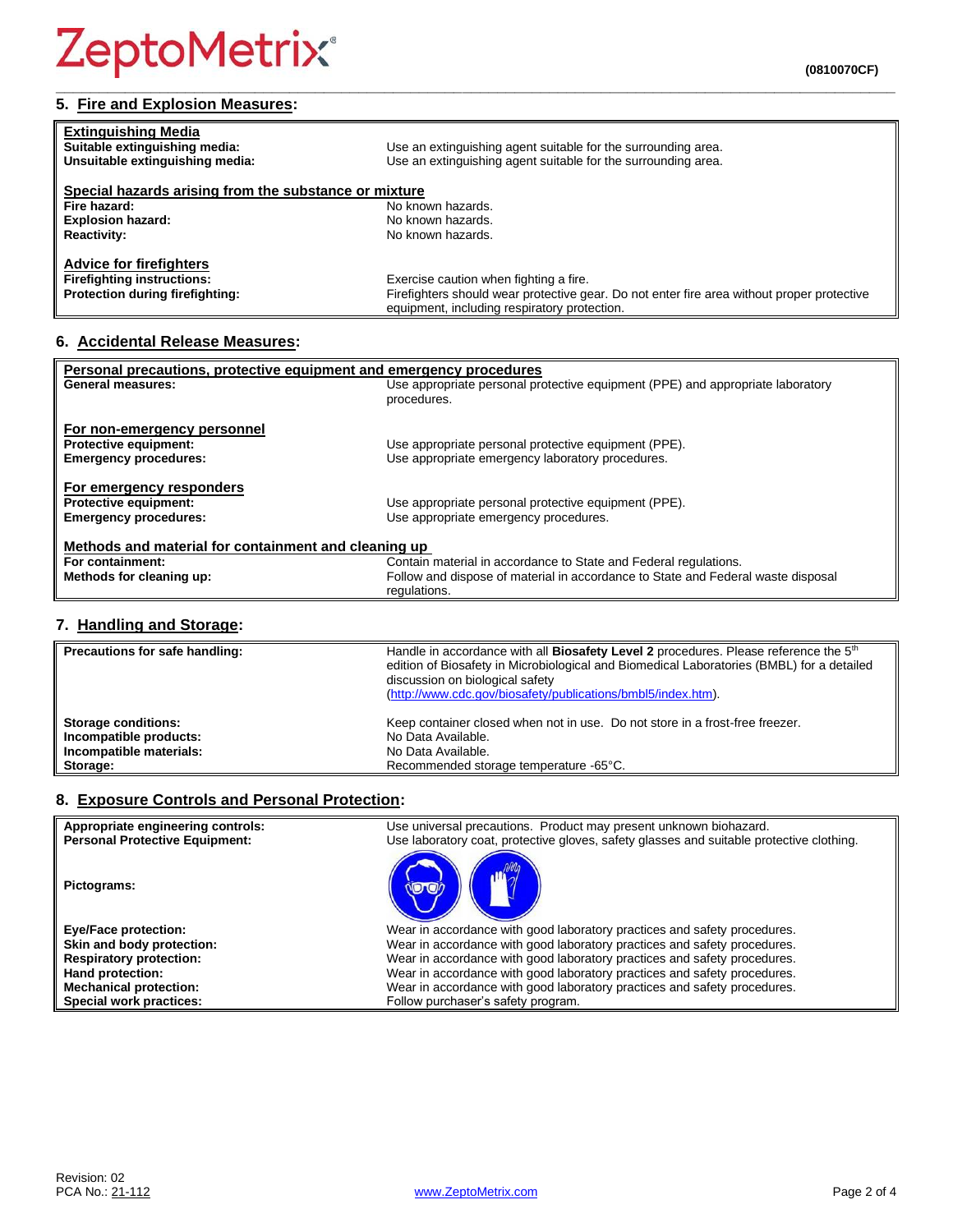| <b>Physical State:</b>                        | Liquid at room temperature.                 |
|-----------------------------------------------|---------------------------------------------|
| Appearance/color:                             | Light pink, orange, or yellow-ish in color. |
| Odor:                                         | No Data Available.                          |
| Odor threshold:                               | No Data Available.                          |
| pH:                                           | No Data Available.                          |
| Melting point/freezing point:                 | No Data Available.                          |
| <b>Boiling point:</b>                         | No Data Available.                          |
| Flash point:                                  | No Data Available.                          |
| <b>Evaporation rate:</b>                      | No Data Available.                          |
| <b>Flammability:</b>                          | No Data Available.                          |
| Upper/lower flammability or explosive limits: | No Data Available.                          |
| Vapor pressure:                               | No Data Available.                          |
| Vapor density:                                | No Data Available.                          |
| <b>Relative density:</b>                      | No Data Available.                          |
| Solubility(ies):                              | No Data Available.                          |
| <b>Partition coefficient:</b>                 | No Data Available.                          |
| Auto-ignition temperature:                    | No Data Available.                          |
| Decomposition temperature:                    | No Data Available.                          |
| Viscosity:                                    | No Data Available.                          |
| <b>Other information:</b>                     | May settle. Mix gently before use.          |

### **10. Stability and Reactivity:**

| <b>Reactivity:</b>                  | No Data Available.                                                                  |
|-------------------------------------|-------------------------------------------------------------------------------------|
| <b>Chemical stability:</b>          | The product is stable.                                                              |
| Possibility of hazardous reactions: | Under normal conditions of storage and use, hazardous reactions will not occur.     |
| <b>Conditions to avoid:</b>         | No Data Available.                                                                  |
| Incompatible materials:             | No Data Available.                                                                  |
| Hazardous decomposition products:   | Under normal conditions of storage and use, hazardous decomposition products should |
|                                     | not be produced.                                                                    |

### **11. Toxicological Information:**

| Skin corrosion/irritation:                          | No Data Available. |
|-----------------------------------------------------|--------------------|
| Eye damage/irritation:                              | No Data Available. |
| <b>Respiratory damage/irritation:</b>               | No Data Available. |
| Ingestion damage/irritation:                        | No Data Available. |
| Specific target organ toxicity (single exposure):   | No Data Available. |
| Specific target organ toxicity (repeated exposure): | No Data Available. |
| <b>Numerical measure of toxicity:</b>               | No Data Available. |
| Symptoms/injuries after skin contact:               | No Data Available. |
| Symptoms/injuries after eye contact:                | No Data Available. |
| Symptoms/injuries after inhalation:                 | No Data Available. |
| Symptoms/injuries after ingestion:                  | No Data Available. |

### **12. Ecological Information:**

| Ecotoxicity:                   | No Data Available. |
|--------------------------------|--------------------|
| Persistence and degradability: | No Data Available. |
| Bioaccumulative potential:     | No Data Available. |
| <b>Mobility in soil:</b>       | No Data Available. |
| Other adverse effects:         | No Data Available. |

### **13. Disposal Information:**

| Was<br>- | $C+$<br>.<br>nnd<br>)ısr<br>$\sim$ $\sim$<br>nn+,<br><br>$\overline{\phantom{a}}$<br><br>--<br>'edulatio.<br>oldit<br>anu.<br>รเม<br>.<br>ا 1-<br>.<br>י הד<br>aan<br>- - - - - -<br>u u r<br>.<br>. |
|----------|------------------------------------------------------------------------------------------------------------------------------------------------------------------------------------------------------|

### **14. Transport Information:**

| UN number                                                            | UN3373                                    |
|----------------------------------------------------------------------|-------------------------------------------|
| UN proper shipping name                                              | Biological Substance, Category B.         |
| <b>Hazard Class</b>                                                  | 6.2                                       |
| Packing group                                                        | None.                                     |
| <b>Environmental hazards</b>                                         | No data available.                        |
| <b>Transport in bulk</b><br>(According to MARPOL 73/78 and IBC Code) | Packing Instruction: P650                 |
| <b>Special precautions</b>                                           | May require Biosafety Level 2 Laboratory. |